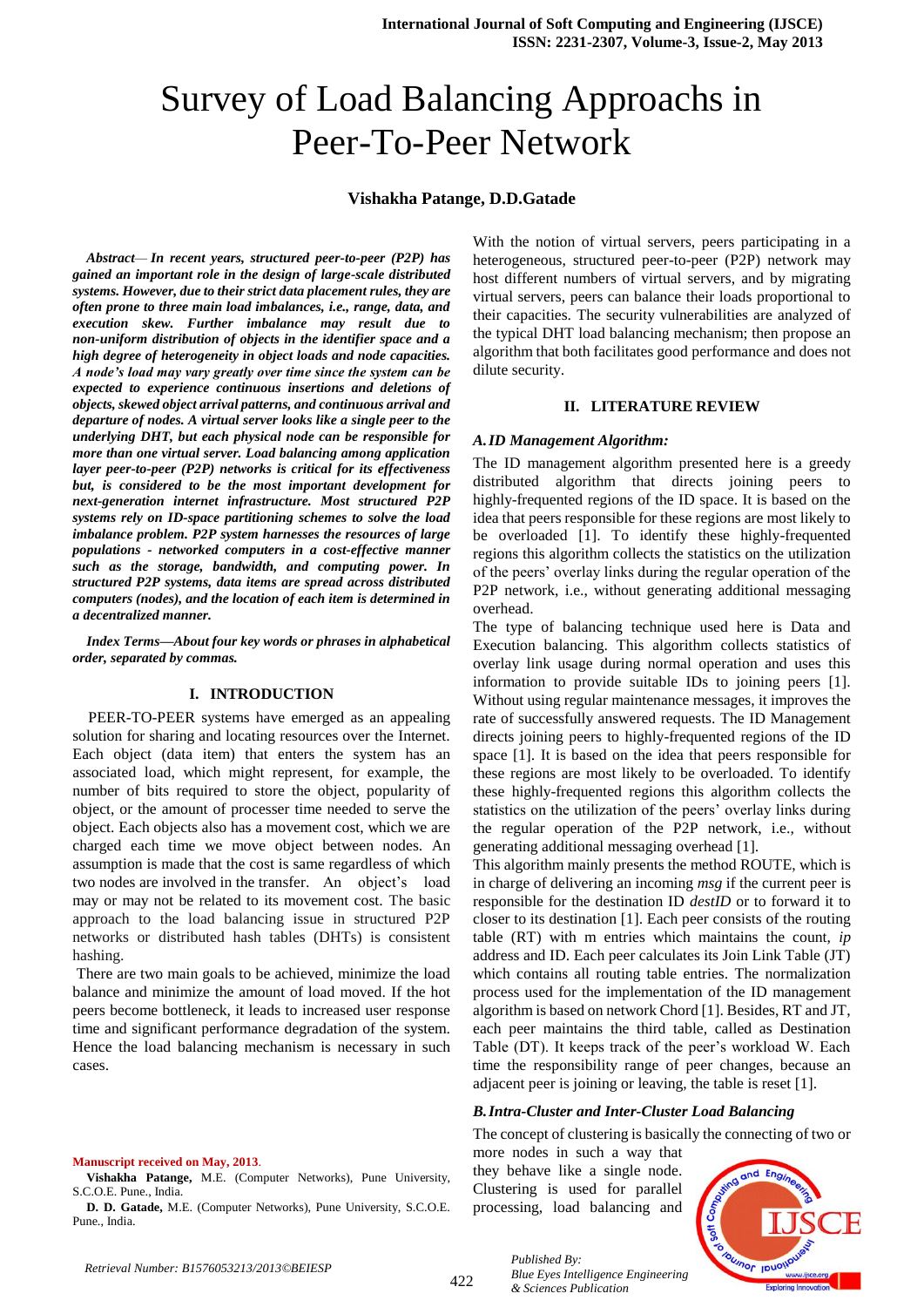fault tolerance. Each cluster has a unique ID. The nodes are grouped into strong and weak clusters based on their weight vector which comprises of the parameters like: Available Capacity, CPU Speed, Memory Size and Access Latency.

In Intra-Cluster Load Balancing Algorithm, the cluster leader receives the information periodically regarding the loads and available disk space of the peers. Based on load the cluster leader creates a sorted list of the peers such that the first element of the list is the heavily loaded peer [5]. It is monitored that, only for a particular periodic time intervals cluster leader checks for the load imbalance and not whenever any peer joins/leaves the system. Custer leader corrects the load imbalances which are caused by some peers while joining/leaving the system [5]. The cluster leader checks whether its load exceeds the average load of its neighboring cluster leaders by more than 10% of the average load. If it exceeds, then it determines the hot data items which should be moved. Thus load is balanced.

In case of intra-cluster load balancing, some of the decisions are critical to system performances regarding when to trigger the load balancing mechanism, hotspot detection and the amount of data to be replicated. The cluster leader receives the information periodically regarding the loads and available disk space of the peers. Based on load the cluster leader creates a sorted list of the peers such that the first element of the list is the heavily loaded peer [5]. The load balancing is achieved by replicating the hot data from the first peer in the list to the last peer and the second peer to the second last peer and so on. If the load difference between the peers exceeds a pre-specified threshold, then the data will be replicated.

## *C.Load Balancing Algorithm in Dynamic Structured P2P Systems using Directories*

The type of balancing technique used here is Load balancing. The basic idea of load balancing algorithm is to store load information of the peer nodes in a number of directories which periodically schedule reassignments of virtual servers to achieve better balance [6].

Here, each directory has an ID known to all nodes and is stored at the node responsible for that ID. Each directory collects load and capacity information from nodes which contact it. When node's utilization jumps above a parameterized threshold, it immediately reports to the directory which it has contacted recently [6]. It then schedules immediate transfer from present node to the lightly loaded nodes.

## *2.1 Proposed System*

The load balancing scheme here is not restricted to a particular type of resource (e.g., storage, bandwidth, or CPU). However, two assumptions are considered in our work. First, assume that there is only one bottleneck resource in the system, leaving multi-resource balancing to our future work. Second, assume that the load on a virtual server is stable over the timescale it takes for the load balancing algorithm to perform. Basically, the load balancing scheme consists of four phases:

a. Load balancing information (LBI) aggregation. Aggregate load and capacity information in the whole system.

b. Node classification. Classify nodes into overloaded (heavy) nodes, under loaded (light) nodes, or neutral nodes according to their loads and capacities.

c. Virtual server assignment (VSA). Determine virtual server assignment from heavy nodes to light nodes in order to have heavy nodes become light. The VSA process is a critical phase because it is in this phase that the proximity information is used to make our load balancing scheme proximity-aware. d. Virtual server transferring (VST). Transfer assigned virtual servers from heavy nodes to light nodes. We allow VSA and VST to partly overlap for fast load balancing.

Also, few attentions have been paid on security threats introduced by the load balancing. An SLBA algorithm is implemented for security issues. SLBA works as follows: (1) at joining time, based on targeted interval verifiable ID generation, an unique semi-CA server generates a set of verifiable IDs for node, which can limit any fundamental decrease in security and greedily reduces discrepancies between capacity and load; (2) during its run-time, experiencing overload node should execute security-aware load transfer algorithm, which can significantly raise the convergence rate and load transfer security. The advantages are :

■ Better load balancing than existing schemes.

**Peers can compute their expected loads and reallocate their** loads in parallel.

## **III. LOAD BALANCING MODULEWISE DISTRIBUTION**



Fig.1 System Architecture

## *Module 1: Network Creation*

In the module designing of windows for the peer page is performed. These windows are used to send a message from one peer to another. Omnet++ is used for the simulation in network creation. Swing package is used to design the User Interface. Swing is widget toolkit, part of an API for providing a graphical user interface (GUI) for the coding. In this module main focus is on the login design page with the Partial knowledge information. Every user should know about their neighbor details so that they can share the information in the network. In this situation main focus is the DHT table in the network. Distribute Hash Table maintain a neighbor

information in order to get the partial information about the clients. Like Client Ip Address, Port No. etc. With this

*& Sciences Publication* 

*Published By:*